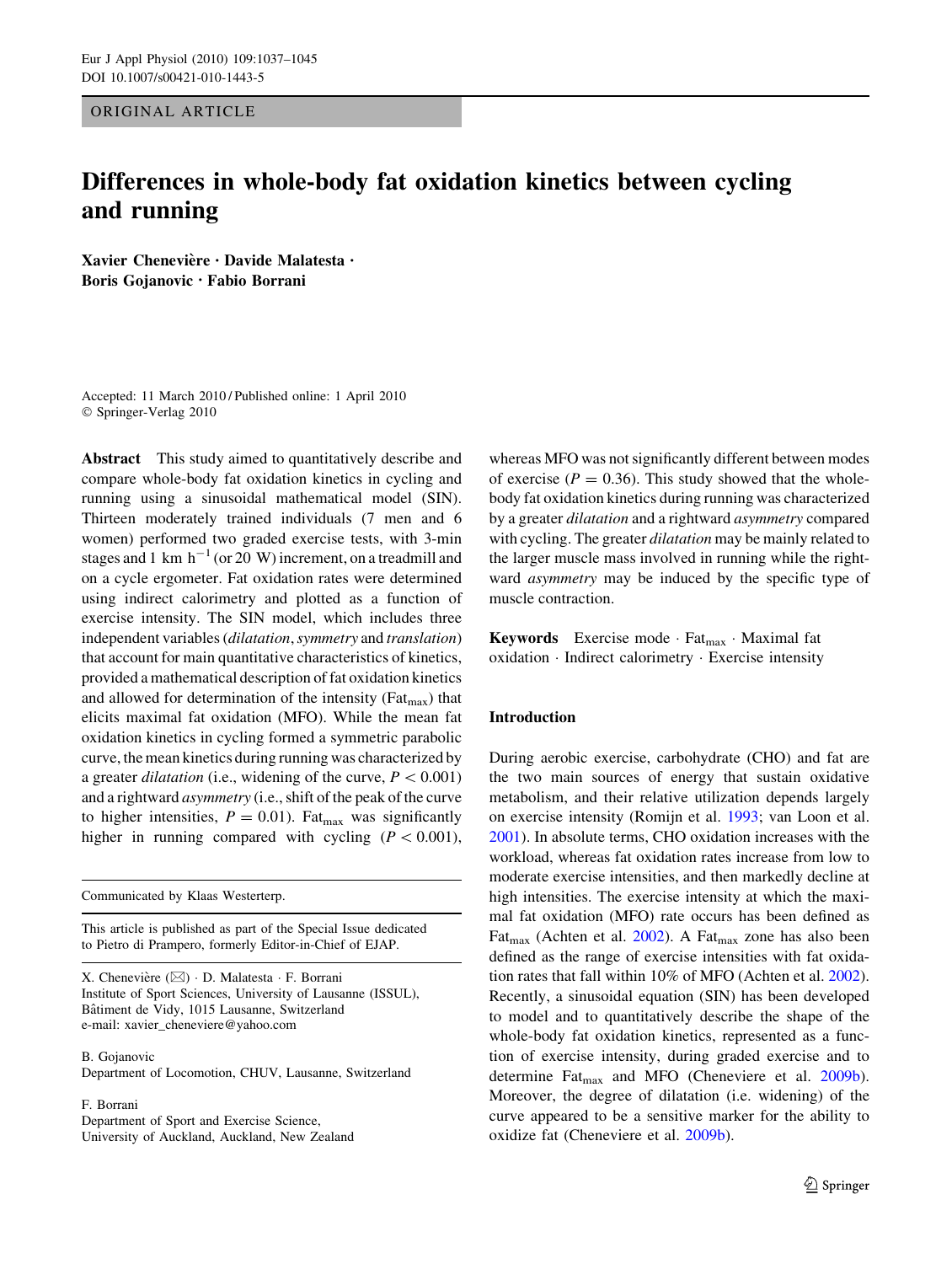It is well documented that the pattern of whole-body fat oxidation kinetics, including MFO and Fat $_{\text{max}}$ , when presented as a function of exercise intensity, may be influenced by factors, such as diet (Bergman and Brooks [1999](#page-7-0); Coyle et al. [2001](#page-7-0)), gender (Carter et al. [2001;](#page-7-0) Horton et al. [1998;](#page-7-0) Venables et al. [2005](#page-8-0)), training level (Bergman et al. [1999;](#page-7-0) Sidossis et al. [1998;](#page-8-0) Stisen et al. [2006\)](#page-8-0) and body composition (Perez-Martin et al. [2001\)](#page-8-0). Besides the abovementioned factors, the exercise mode may also influence fat oxidation. Previous studies (Knechtle et al. [2004](#page-7-0); Nieman et al. [1998](#page-7-0); Snyder et al. [1993\)](#page-8-0) have shown a higher absolute fat oxidation during running compared with cycling at the same relative exercise intensities. Several possible reasons have been suggested to explain the higher fat oxidation rates during running. These include a smaller muscle mass involved in cycling (Arkinstall et al. [2001;](#page-7-0) Hermansen and Saltin [1969\)](#page-7-0), differences in muscle contraction regimens (i.e., concentric vs. eccentric), and a greater mechanical efficiency in running due to the stretch– shortening cycle (SSC) (Bijker et al. [2002;](#page-7-0) Carter et al. [2000\)](#page-7-0). To our knowledge, only one study (Achten et al. [2003\)](#page-7-0) compared substrate oxidation over a wide range of intensities in two different modes of exercise, but the authors compared cycling with uphill walking rather than running and the relevance for runners could therefore be questioned.

The aim of the present study was therefore to quantitatively describe and compare whole-body fat oxidation kinetics during graded exercise tests in cycling and running using a mathematical model. It was hypothesized that the higher fat oxidation rates over a wide range of intensities in running compared with cycling would induce a widening of the curve of the fat oxidation kinetics.

# Methods

#### Participants

Thirteen healthy and moderately trained volunteers (7 men and 6 women) were recruited to participate in this study, which was approved by the local Research Ethics Committee. All individuals were non-smokers, disease-free, not taking any medication and were screened for the absence of electrocardiographic abnormalities. Each participant completed a self-reported measurement of habitual physical activity questionnaire divided into three sections: physical activity at work, sport during leisure time and physical activity during leisure excluding sport (Baecke et al. [1982](#page-7-0)). Typical activities were hockey, badminton, basketball, soccer and swimming. In addition, two individuals (1 man and 1 woman) were recreational cyclists ( $\sim$  4 h week<sup>-1</sup>), while four others (1 man and 3 women) were competitive

cyclists  $(>10 \text{ h week}^{-1})$ . All test procedures and risks associated with the experiment were fully explained, and the participants were asked to provide written consent for participation.

# Experimental design

Each participant completed two test sessions. In the first session, body mass and stature were measured, and body composition [body fat mass, fat-free mass (FFM) and % body fat] was estimated from skin-fold thickness measurements at four sites, according to the method of Durnin and Womersley [\(1973](#page-7-0)). Each participant then performed a maximal incremental exercise test on a cycle ergometer to determine  $\dot{V}O_{2\text{max}}$  and substrate oxidation. In a second session, the volunteers performed a maximal incremental exercise test on a treadmill. Prior to the experiment, the participants were familiarized with the equipment and procedures. The order of the two test sessions was assigned to the volunteers in a randomized cross-over design, and the trials were performed 3–7 days apart. Participants reported to the laboratory at the same time to avoid circadian variance, after a minimum 6-h fast period and with the same interval of time from the last meal. The volunteers were asked to fill in a 1-day food diary on the day before their first experimental test and to repeat this diet before the subsequent trial. Furthermore, the volunteers were requested to avoid strenuous exercise and drinking alcohol and caffeine for the 24 h preceding each test.

# Incremental tests

Cycling protocol After a 3-min rest period, volunteers began with a 5-min warm-up at 40 W on a cycle ergometer (Ebike Basic BPlus, General Electric, Niskayuna, NY, USA), after which the workload was increased by 20 W every 3 min until the respiratory exchange ratio (RER) reached 1.0. At this point, the work rate was increased by 20 W every minute until exhaustion to obtain a measure of  $VO_{2\text{ max}}$  within a short time (Cheneviere et al. [2009b\)](#page-7-0).

Running protocol After a 3-min rest period on a treadmill (Saturn HP Cosmos, Traunstein, Germany), volunteers walked for a 5-min warm-up at a speed of 3 km  $h^{-1}$  and a gradient of 1%, which was followed by an increase of 1 km h<sup>-1</sup> every 3 min until the speed of 7 km h<sup>-1</sup> was reached. Participants were asked to walk for 3 min at this speed and then to start running for another 3 min, after which the speed was increased by 1 km  $h^{-1}$  every 3 min until RER reached 1.0. At this point, the speed was increased by 1 km  $h^{-1}$  every minute until exhaustion (Cheneviere et al. [2009a\)](#page-7-0).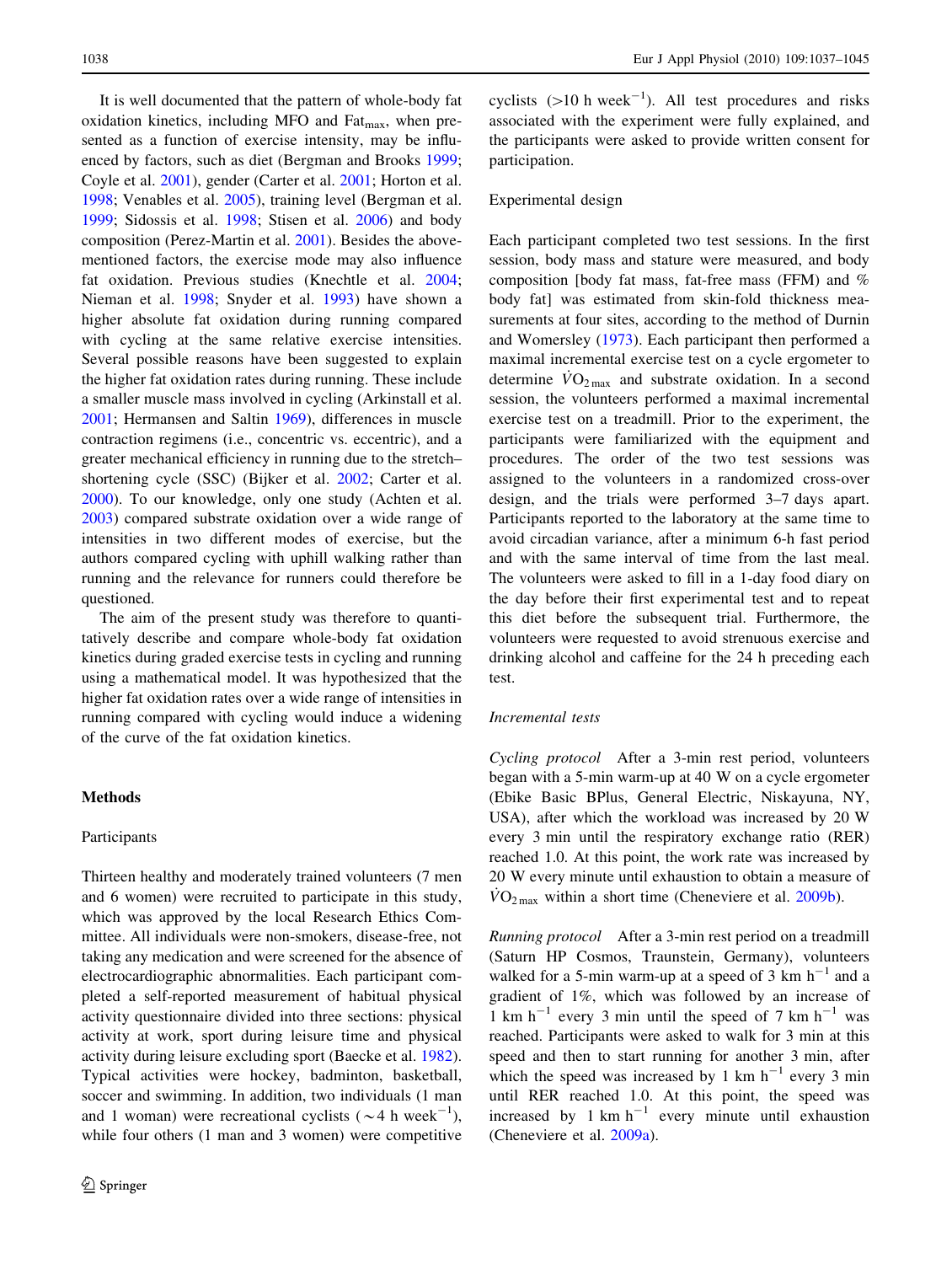During the tests, heart rate (HR) was recorded continuously from an electrocardiogram (GE Cardiosoft Corina, GE Medical Systems, Freiburg, Germany). Oxygen uptake  $(\dot{V}O_2)$  and CO<sub>2</sub> output  $(\dot{V}CO_2)$  were measured continuously using a breath-by-breath online system (Oxycon Pro, Jaeger, Würzburg, Germany). Oxycon Pro has been shown to be a valid and reliable (i.e., day-to-day and within day variations) system for generating accurate and repeatable respiratory data for  $\dot{V}\text{O}_2$  and  $\dot{V}\text{CO}_2$  during metabolic simulator and exercise compared with Douglas bags (Carter and Jeukendrup [2002](#page-7-0)). Moreover, before the study began, the validity and reliability of the metabolic card used in the present study were tested using a metabolic simulator. Before each test, the gas analyzers were calibrated with gases of known concentration  $(16.00\% \text{ O}_2)$ ; 5.02%  $CO<sub>2</sub>$ ) and the volume was automatically calibrated at flow rates of 0.2 and 2 L  $s^{-1}$ .

For both tests,  $\dot{V}O_2$  was considered to be maximal when at least two of the following three criteria were met: (1) a levelling off of  $\dot{V}O_2$  (defined as an increase of no more than 2 mL  $kg^{-1}$  min<sup>-1</sup>) during the latter stages of the exercise test, (2) a HR  $> 90\%$  of the predicted maximum (220 beats min<sup>-1</sup> minus age) and (3) RER  $> 1.1$ .  $\dot{V}O_{2\text{max}}$ was calculated as the average  $\dot{V}O_2$  over the last 20 s of the last stage of the test. Ventilatory thresholds  $1 (VT_1)$  and  $2$  $(VT<sub>2</sub>)$  were determined as described in the literature using the Wasserman's ventilatory method (Wasserman et al. [1994\)](#page-8-0), while the estimate of  $VT_1$  was supported using the Beaver ventilatory method (Beaver et al. [1986\)](#page-7-0). Two blinded and independent investigators determined  $VT_1$  and  $VT_2$ .

### Indirect calorimetry and calculations

During the incremental tests, average values for  $VO<sub>2</sub>$  and  $VCO<sub>2</sub>$  were calculated over the last minute of every stage, during which the RER  $\leq$  1.0. Fat and CHO oxidation rates were calculated using stoichiometric equations (Frayn [1983\)](#page-7-0) and appropriate energy equivalents, with the assumption that urinary nitrogen excretion rate was negligible:

Fat oxidation rate  $(g \text{ min}^{-1})$ 

$$
= 1.67 \,\dot{V}O_2(L \,\text{min}^{-1}) - 1.67 \,\dot{V}CO_2(L \,\text{min}^{-1})
$$

CHO oxidation rate  $(g \text{ min}^{-1})$ 

 $= 4.55 \,\dot{V} \text{CO}_2 \left( \text{L min}^{-1} \right) - 3.21 \,\dot{V} \text{O}_2 \left( \text{L min}^{-1} \right)$ 

The energy expenditure  $(kcal min^{-1})$  from fat and carbohydrates was calculated by multiplying the fat and CHO oxidation rates by the energy equivalents of fat  $(1 \text{ g} = 9 \text{ kcal})$  and CHO  $(1 \text{ g} = 4 \text{ kcal})$ . For each participant, the results of the graded exercise tests until a RER of 1.0 was reached were used to calculate fat oxidation rates over a wide range of exercise intensities. To model and characterize the whole-body fat oxidation kinetics, represented as a function of exercise intensity, and to determine  $Fat_{\text{max}}$  and MFO, the SIN model (Cheneviere et al. [2009b](#page-7-0)) was used. The SIN model includes three independent variables representing the main quantitative characteristics of the curve: dilatation, symmetry and translation. Dilatation refers to the degree of dilatation or retraction of the curve, the symmetry variable is used to break the symmetry of the standard basic sine curve, and translation refers to translation of the whole curve toward the abscissa axis (Cheneviere et al. [2009b\)](#page-7-0):

$$
\% \text{MFO} = \text{Sin}\left\{ \left[ \frac{\pi^{\frac{1}{s}}}{\pi + 2d} (K\% \dot{V}O_{2\max} + d + t) \right]^{s} \right\}
$$

where  $d$ ,  $s$  and  $t$  are, respectively, the variables of *dilata*tion, symmetry and translation, and  $K$  was the constant of intensity that corresponded to  $(\pi/100)$ .

The basic values of 0 for *dilatation*, 1 for *symmetry* and 0 for translation determine a symmetric curve that has intersections with the abscissa axis at (0, 0) and (100, 0) (i.e., 0 and 100%  $\rm\dot{VO}_{2\,max}$ ). This basic curve could therefore be modulated to fit the experimental data (i.e., fat oxidation rates) and to model the fat oxidation kinetics by independently changing the values of these three variables using an iterative procedure by minimizing the sum of the mean squares of the differences between the estimated energy derived from lipid  $(E_{\text{linid}})$  based on the SIN model and the calculated values of  $E<sub>lipid</sub>$ , as previously described (Cheneviere et al.  $2009a$ ). For each participant, Fat<sub>max</sub> was calculated by differentiation of the SIN model equation, and fat oxidation rate was determined every 5%  $\rm\ddot{VO}_{2\,max}$ between 20 and 85%  $\overline{VO}_{2\text{ max}}$ . The Fat<sub>max</sub> zone was determined as the range of exercise intensities with fat oxidation rates within 10% of MFO (Achten et al. [2002](#page-7-0)), with the lower limit referred to as the  $F_{\text{at}_{\text{max}}}$  zone<sub>min</sub> and the upper limit as the  $F_{\text{at}_{\text{max}}}$  zone<sub>max</sub>.

#### Statistical analysis

All data are presented as mean  $\pm$  standard error (SE). Paired Student's t tests were performed to determine the differences in metabolic and respiratory data at different exercise intensities and the differences in the SIN model variables (i.e., dilatation, symmetry and translation) between cycling and running. Pearson product–moment correlations were used to establish relationships between the differences in parameters of fat oxidation kinetics and the independent variables of the SIN model between both modes of exercise. For all statistical analyses, significance was accepted at  $P < 0.05$ .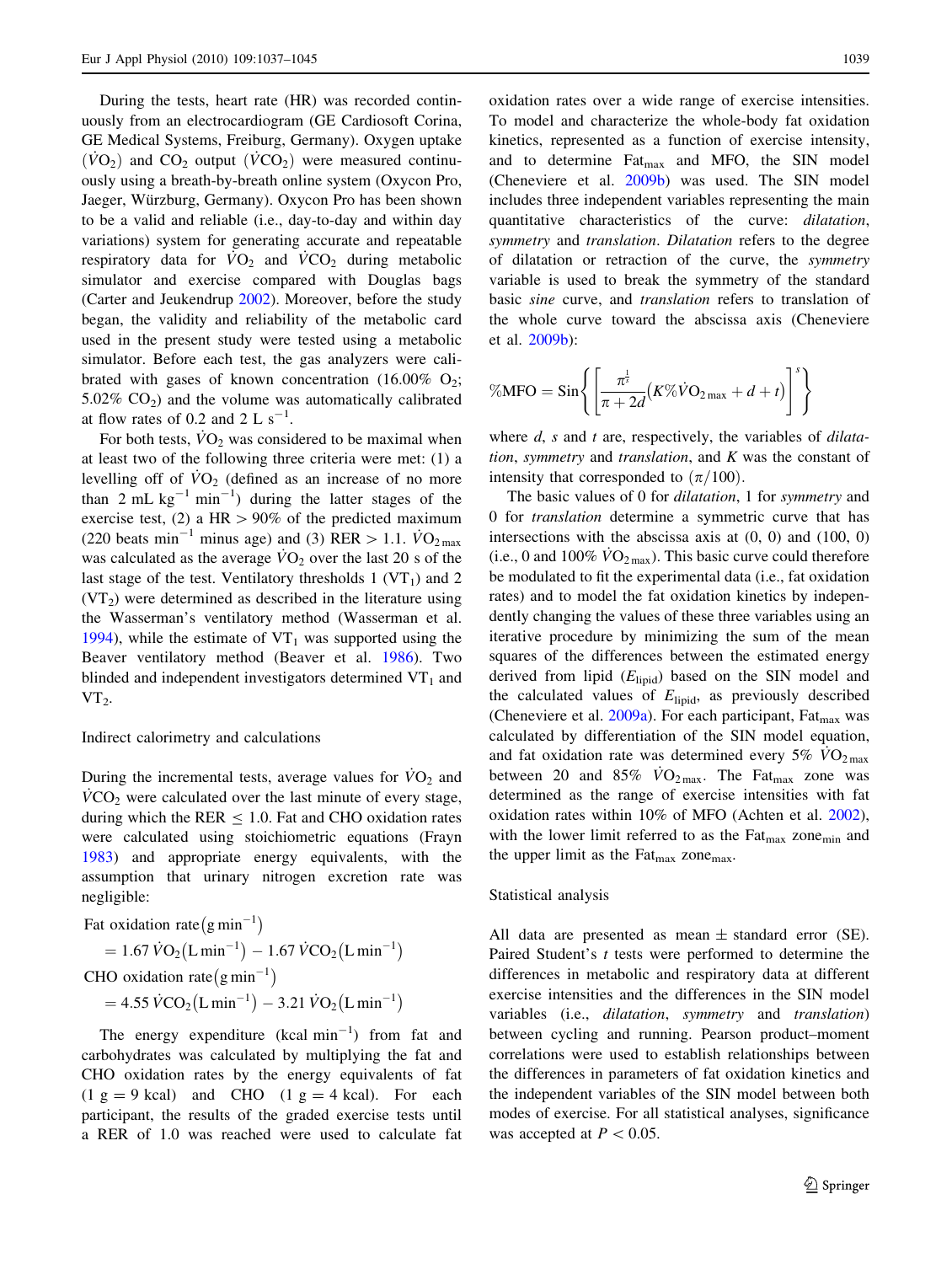| <b>Table 1</b> Participant physical<br>characteristics                                                                               |                                               | Group $(n = 13)$ | Men $(n = 7)$   | Women $(n = 6)$ |
|--------------------------------------------------------------------------------------------------------------------------------------|-----------------------------------------------|------------------|-----------------|-----------------|
| Values are mean $\pm$ SE<br><i>n</i> number of participants, <i>BMI</i><br>body mass index, FM fat mass,<br><i>FFM</i> fat-free mass | Age (year)                                    | $29.2 \pm 0.8$   | $29.4 \pm 0.8$  | $29.0 \pm 0.9$  |
|                                                                                                                                      | Height (cm)                                   | $173.1 \pm 2.6$  | $179.4 \pm 1.9$ | $165.7 \pm 1.4$ |
|                                                                                                                                      | Body mass (kg)                                | $65.4 \pm 2.8$   | $73.3 \pm 0.9$  | $56.2 \pm 1.8$  |
|                                                                                                                                      | <b>BMI</b> (kg m <sup><math>-2</math></sup> ) | $21.7 \pm 0.5$   | $22.8 \pm 0.3$  | $20.4 \pm 0.4$  |
|                                                                                                                                      | Body fat $(\%)$                               | $19.5 \pm 1.4$   | $16.0 \pm 1.1$  | $23.6 \pm 0.7$  |
| <sup>a</sup> Index of physical activity<br>estimated from a self-reported<br>questionnaire (Baecke et al.<br>1982)                   | $FM$ $(kg)$                                   | $12.5 \pm 0.8$   | $11.7 \pm 0.8$  | $13.4 \pm 0.7$  |
|                                                                                                                                      | $FFM$ $(kg)$                                  | $52.9 \pm 2.9$   | $61.6 \pm 1.2$  | $42.8 \pm 1.2$  |
|                                                                                                                                      | Index of physical activity <sup>a</sup>       | $10.3 \pm 0.4$   | $10.1 \pm 0.4$  | $10.6 \pm 0.4$  |

#### Results

#### Participant characteristics

The physical characteristics of the study participants are listed in Table 1. Table 2 presents maximal performance values [i.e.,  $\dot{V}O_{2\,\text{max}}$  and maximal HR (HR<sub>max</sub>)], VT<sub>1</sub> and  $VT_2$  determined during the cycling and running incremental tests. The volunteers reached a similar maximal HR  $(P = 0.09)$ ,  $\dot{V}\text{O}_{2 \text{ max}}$  ( $P = 0.69$ ), VT<sub>1</sub> ( $P = 0.55$ ) and VT<sub>2</sub>  $(P = 0.64)$  in both modes of exercise.

#### HR, RER and relative substrate oxidation

Resting HR (66  $\pm$  3 and 68  $\pm$  3,  $P = 0.54$ ) and RER  $(0.83 \pm 0.02 \text{ and } 0.81 \pm 0.02, P = 0.13)$  were similar between cycling and running, respectively. During exercise, RER appeared to be significantly greater from 55 to  $85\%$   $\rm\dot{VO}_{2\,max}$  during cycling compared with running (Fig. [1](#page-4-0);  $P < 0.05$ ). When substrate oxidation was expressed as a percentage of total EE, the relative contribution of fat was higher in running at high exercise intensities ( $>55\%$  VO<sub>2 max</sub>). Concomitantly, the relative contribution of CHO to EE from 55 to 85%  $\overline{VO}_{2\text{ max}}$  was higher in cycling (Fig. [2](#page-4-0);  $P < 0.05$ ).

**Table 2** Maximal incremental tests in cycling and running  $(n = 13)$ 

|                                                                     | Cycling         | Running         |
|---------------------------------------------------------------------|-----------------|-----------------|
| $\dot{V}O_{2\,\text{max}}$ (mL kg <sup>-1</sup> min <sup>-1</sup> ) | $56.2 \pm 1.4$  | $55.7 \pm 1.1$  |
| $HR_{\text{max}}$ (beats min <sup>-1</sup> )                        | $182.9 \pm 2.0$ | $185.9 \pm 2.5$ |
| $VT_2$ (mL kg <sup>-1</sup> min <sup>-1</sup> )                     | $48.7 \pm 1.3$  | $48.1 \pm 1.1$  |
| $VT_2(\%VO_{2\max})$                                                | $86.7 \pm 1.1$  | $86.6 \pm 1.3$  |
| $VT_1$ (mL kg <sup>-1</sup> min <sup>-1</sup> )                     | $36.0 \pm 1.5$  | $36.8 \pm 1.1$  |
| $VT_1(\%\dot{V}O_{2\text{max}})$                                    | $63.9 \pm 1.2$  | $66.3 \pm 1.9$  |
|                                                                     |                 |                 |

Values are mean  $\pm$  SE

n number of participants,  $VO_{2max}$  maximal oxygen uptake,  $HR_{max}$ maximal heart rate,  $VT_1$  and  $VT_2$  ventilatory thresholds 1 and 2, respectively

#### Fat oxidation kinetics

Figure [3a](#page-5-0) shows the mean whole-body fat oxidation kinetics, which are represented as a function of exercise intensity (%)  $VO_{2\text{ max}}$ ) that were obtained during both graded exercise tests and constructed with the SIN model. The characteristics of whole-body fat oxidation kinetics in cycling and running are presented in Table [3](#page-6-0). MFO was similar between the two modes of exercise ( $P = 0.39$ ), but the intensity at which it occurred was higher during running when compared to cycling ( $P < 0.001$ ). The absolute fat oxidation rates were significantly higher during running, from 70 to 85%  $\rm\acute{VO}_{2\,max}$ (Fig. [3a](#page-5-0);  $P < 0.05$ ). In addition, the Fat<sub>max</sub> zone was greater  $(25.6 \pm 0.8 \text{ and } 28.4 \pm 0.7\% \text{ VO}_{2\text{max}}; P = 0.001)$  and occurred at a significantly higher exercise intensity  $(P<0.001)$  during the treadmill protocol than during cycling.

# SIN model variables

Figure [3b](#page-5-0) provides a graphical representation of the mean relative whole-body fat oxidation kinetics, which are expressed as a percentage of MFO, that were obtained during the treadmill and cycle ergometer tests. The shapes of the curves are characterized by the three variables of the SIN model, which are presented in Table [4.](#page-6-0) The mean fat oxidation kinetics in cycling formed a symmetric parabolic curve (symmetry  $\sim$  1), whereas the fat oxidation kinetics during running was characterized by a rightward asymmetry (Fig. [3b](#page-5-0)). The variables of dilatation and symmetry were significantly greater in running than in cycling (Table [4,](#page-6-0)  $P < 0.001$  and  $P = 0.011$ , respectively). The whole-body fat oxidation kinetics determined during both tests was therefore different. In addition, delta (i.e., the difference between cycling and running) MFO was positively correlated with delta *dilatation* ( $r = 0.68, P = 0.01$ ), while delta Fat<sub>max</sub> was correlated with delta symmetry ( $r = 0.88, P < 0.001$ ).

## Discussion

The aim of the present study was to quantitatively describe and compare whole-body fat oxidation kinetics during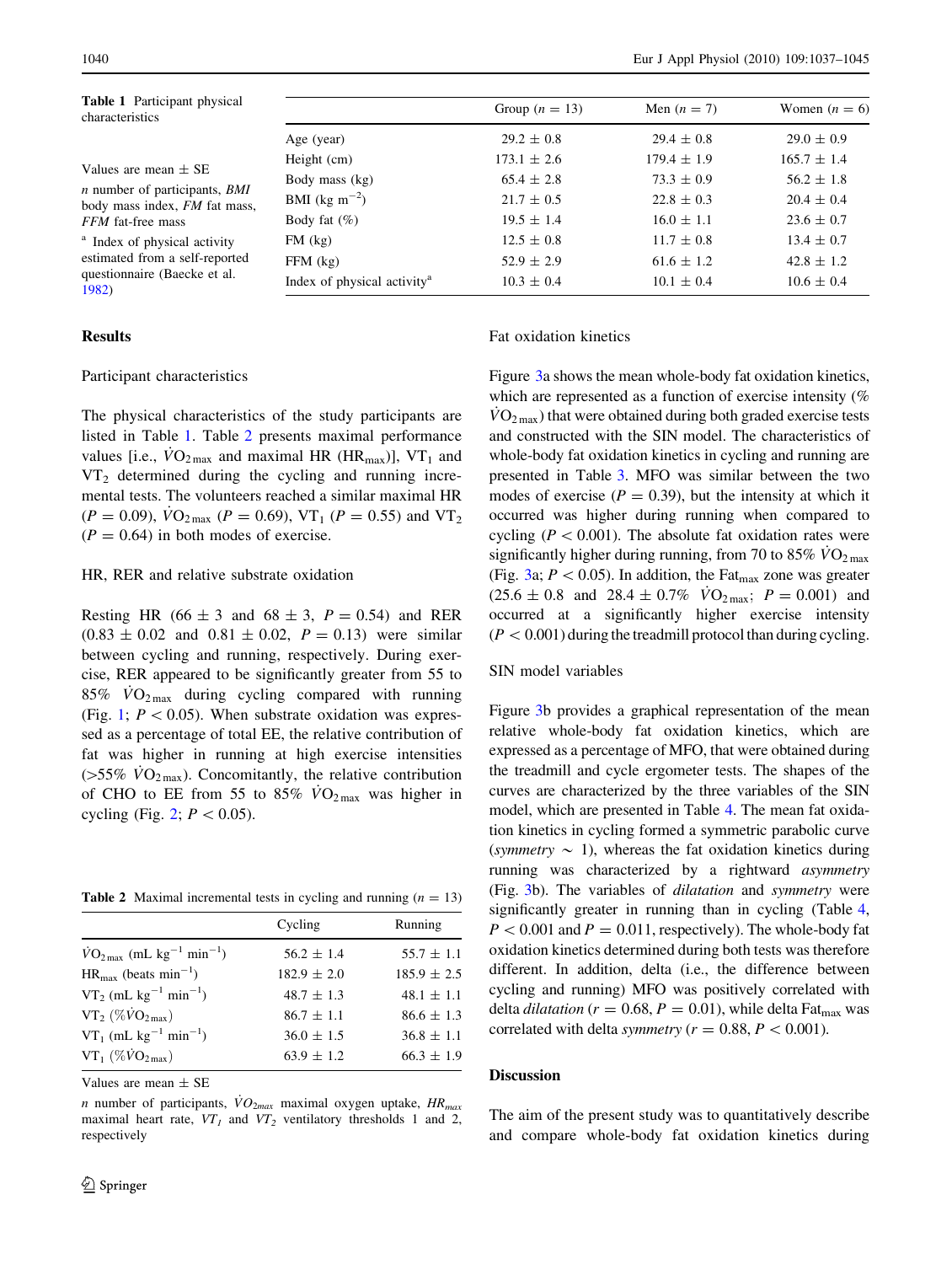<span id="page-4-0"></span>



Fig. 2 Relative contribution of carbohydrate (CHO) and fat to total energy expenditure (EE) during cycling and running incremental tests  $(n = 13)$ .  $\dot{V}O_{2max}$  maximal oxygen uptake. Values are mean  $\pm$  SE; n number of participants. \*Significant differences in relative contribution of CHO and fat to EE between cycling and running,  $P < 0.05$ 

graded exercise tests in cycling and running using a mathematical model. The main finding of this investigation was that the fat oxidation kinetics characterized by the three variables of the SIN model (i.e., dilatation, symmetry and translation) were different between the two exercise modes. Indeed, as hypothesized, the variable of dilatation was significantly greater in running as compared with cycling. At the same time, the mean running fat oxidation kinetics was also characterized by a rightward asymmetry. Fat<sub>max</sub> and fat oxidation rates from 70 to 85%  $\rm\ddot{V}O_{2\,max}$  were also significantly higher for running compared with cycling, whereas MFO was not influenced by the mode of exercise.

Fat and CHO utilization depends largely on exercise intensity (Romijn et al. [1993](#page-8-0); van Loon et al. [2001\)](#page-8-0). In the present study, Fat<sub>max</sub> occurred at an intensity of  $44\%$ 

 $\rm\dot{VO}_{2\,max}$  during cycling and 57%  $\rm\dot{VO}_{2\,max}$  while running, which is in line with previous investigations [i.e., cycling: 62%  $VO_{2\text{ max}}$  (Achten et al. [2003\)](#page-7-0), 44%  $VO_{2\text{ max}}$  (Nordby et al. [2006](#page-8-0)); uphill walking: 59%  $\overline{VO}_{2\text{max}}$  (Achten et al. [2003](#page-7-0)), 45%  $\rm\dot{VO}_{2\,max}$  for men and 52%  $\rm\dot{VO}_{2\,max}$  for women (Venables et al. [2005](#page-8-0))]. Although Fat<sub>max</sub> occurred at a higher exercise intensity in running when compared with cycling, MFO was not significantly different between both modes of exercise. On the other hand, the absolute fat oxidation rates were significantly higher during the treadmill exercise from 70%  $\dot{V}O_{2\text{max}}$ , which is in agreement with previous findings (Achten et al. [2003;](#page-7-0) Knechtle et al. [2004](#page-7-0); Snyder et al. [1993\)](#page-8-0). In addition, the RER values were also significantly higher in cycling than in running from 55 to 85%  $\rm\dot{VO}_{2\,max}$  (Fig. 1), which confirmed the results of other investigations (Achten et al. [2003](#page-7-0); Snyder et al.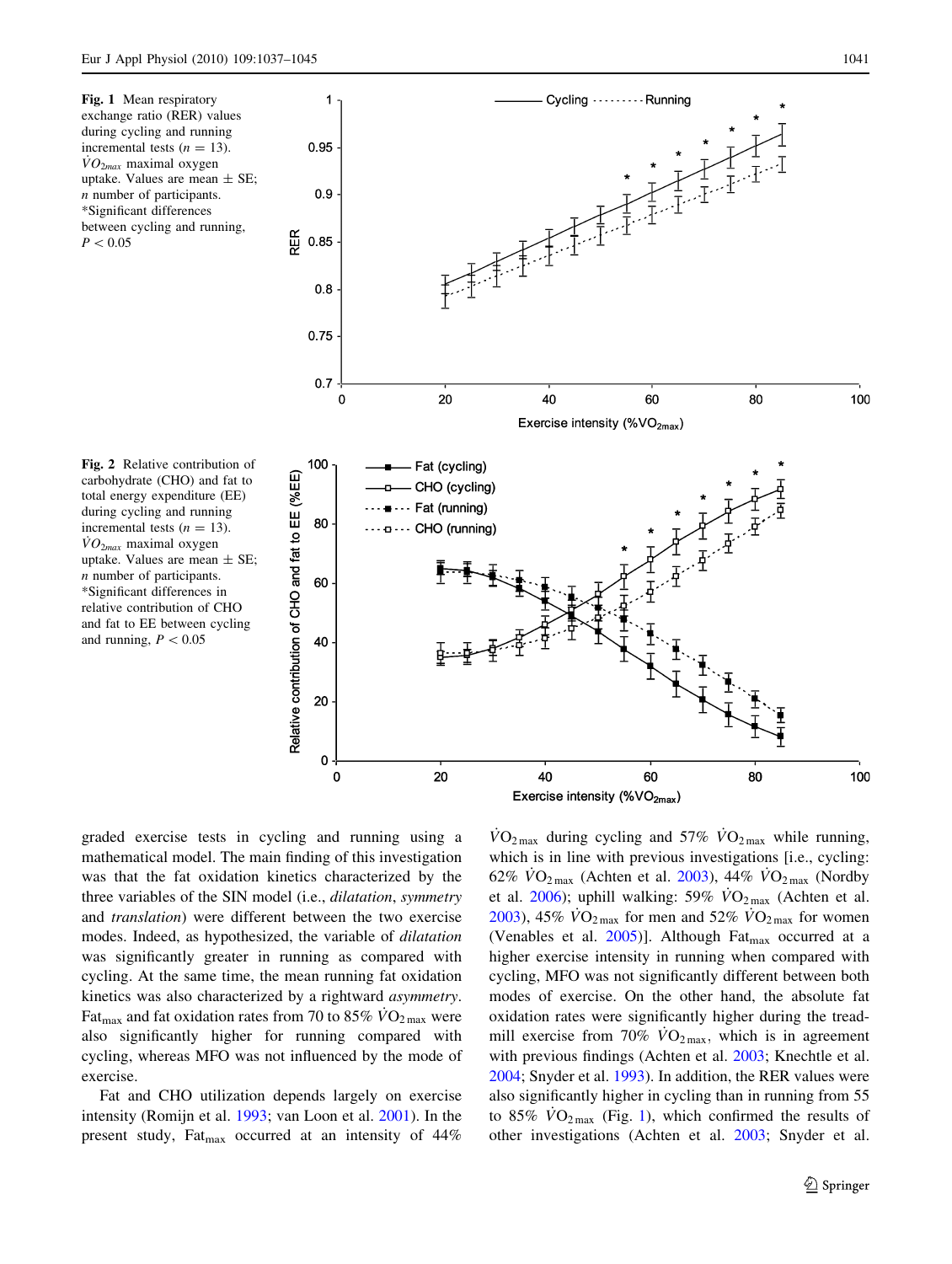<span id="page-5-0"></span>Fig. 3 Mean whole-body fat oxidation kinetics  $(n = 13)$ , in absolute (a) and relative (b) values, constructed with the SIN model during cycling and running incremental tests. Data at both extremities of the relative fat oxidation kinetics (b) were extrapolated from the SIN model (dashed lines).  $\overline{VO}_{2\mu\alpha}$  maximal oxygen uptake, MFO maximal fat oxidation. Values are mean  $\pm$  SE; *n* number of participants. \*Significant differences between cycling and running,  $P < 0.05$ 



[1993\)](#page-8-0). Concomitantly, when substrate oxidation was expressed as a percentage of total energy expenditure, the relative contribution of fat was higher in running at high exercise intensities, whereas the relative contribution of CHO to the total EE was higher in cycling (Fig. [2\)](#page-4-0).

To our knowledge, the present study is the first to additionally characterize the shape of whole-body fat oxidation kinetics during cycling and running using a mathematical model (Cheneviere et al. [2009b](#page-7-0)), while previous investigations (Achten et al. [2002](#page-7-0), [2003](#page-7-0); Stisen et al. [2006\)](#page-8-0) only determined  $\text{Fat}_{\text{max}}$  and MFO. Figure 3 presents the mean fat oxidation kinetics determined during the treadmill and cycle ergometer incremental tests. While Fig. 3a shows absolute values, which highlights the differences in the fat oxidation rates between the two modes of exercise, Fig. 3b presents the mean relative fat oxidation kinetics (i.e., %MFO), which clearly quantifies the differences in the shape of the kinetics by the mean of the three variables (Table [4\)](#page-6-0). With a symmetry value of 0.97 and dilatation and translation values around 0, the whole-body fat oxidation kinetics in cycling is a symmetric parabolic curve with MFO occurring near 50%  $VO_{2\text{ max}}$ . This shape, which is in agreement with previously observed curves (Achten et al. [2002,](#page-7-0) [2003](#page-7-0); Stisen et al. [2006](#page-8-0)), seems to be representative of healthy, moderately trained individuals during cycling. At the same time, the fat oxidation kinetics during running appears to be different as it is characterized by a greater dilatation and a rightward asymmetry when compared with cycling (Table [4](#page-6-0)).

Several physiological and mechanical differences between these two exercise modalities may account for the differences in the shape of the fat oxidation kinetics and the higher fat oxidation rates that were obtained at high exercise intensities during running when compared with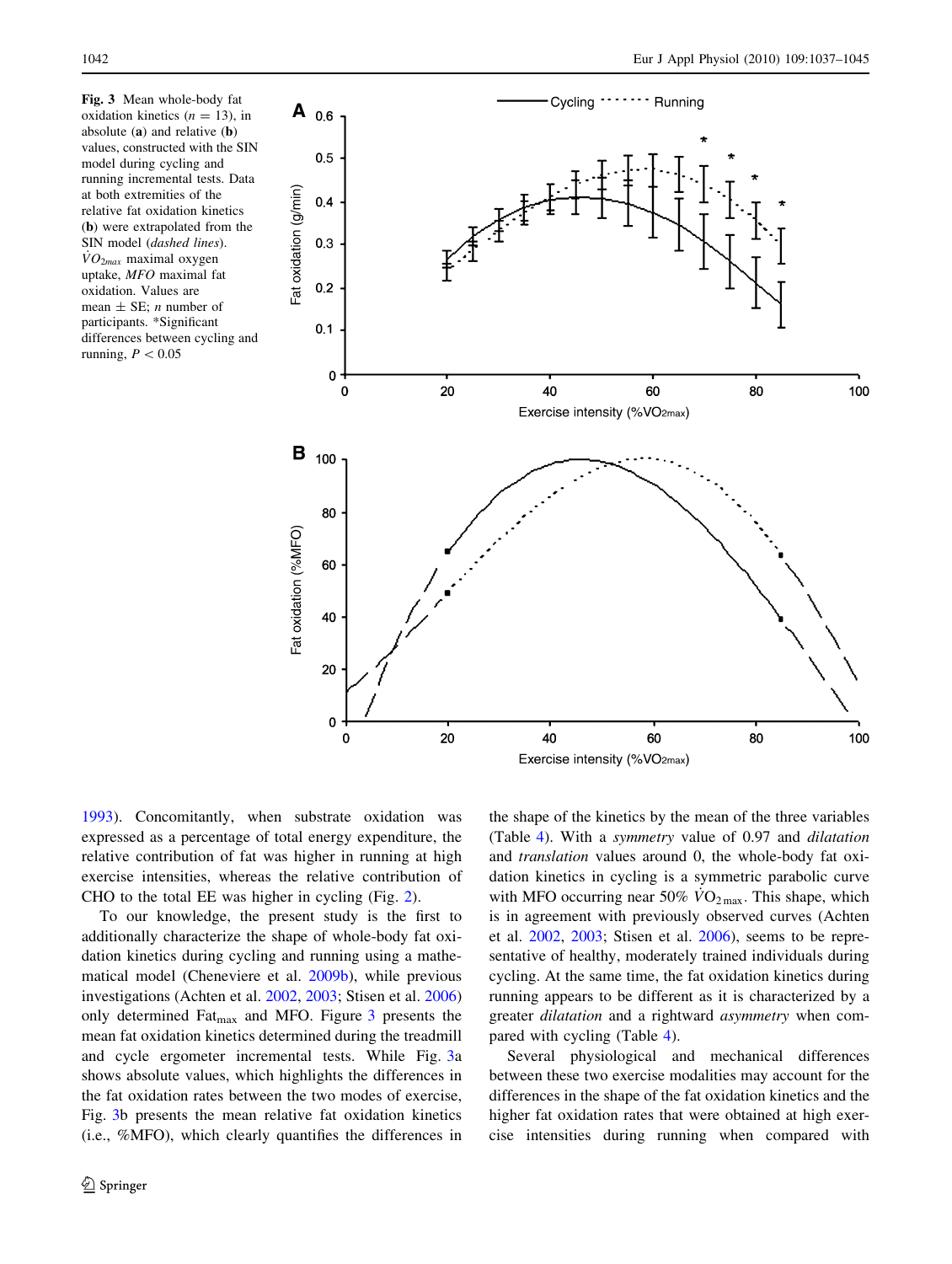<span id="page-6-0"></span>Table 3 Characteristics of whole-body fat oxidation kinetics in cycling and running  $(n = 13)$ 

|                                                                       | Cycling         | Running           |
|-----------------------------------------------------------------------|-----------------|-------------------|
| MFO $(g \text{ min}^{-1})$                                            | $0.44 \pm 0.05$ | $0.48 \pm 0.04$   |
| $\text{Fat}_{\text{max}} (\% \dot{V}O_{2\text{max}})$                 | $44.2 \pm 2.9$  | $57.2 \pm 1.5***$ |
| $\text{Fat}_{\text{max}} (\% \dot{V}O_{2 \text{ reserve}})$           | $38.7 \pm 3.2$  | $52.7 \pm 1.7**$  |
| $\text{Fat}_{\text{max}}$ (% $\text{HR}_{\text{max}}$ )               | $60.7 \pm 2.1$  | $68.3 \pm 1.5^*$  |
| $\text{Fat}_{\text{max}}$ (% $\text{HR}_{\text{reserve}}$ )           | $38.4 \pm 3.6$  | $49.9 \pm 2.3^*$  |
| Fat <sub>max</sub> zone (% $\overline{VO}_{2\text{ max}}$ )           | $25.6 \pm 0.8$  | $28.4 \pm 0.7**$  |
| Fat <sub>max</sub> zone <sub>min</sub> (% $\dot{V}O_{2\text{max}}$ )  | $31.8 \pm 2.6$  | $42.7 \pm 1.5***$ |
| Fat <sub>max</sub> zone <sub>max</sub> (% $\dot{V}O_{2\text{ max}}$ ) | $57.4 \pm 2.9$  | $71.1 \pm 1.5***$ |
| RER <sub>Fatmax</sub>                                                 | $0.86 \pm 0.00$ | $0.87 \pm 0.01$   |
|                                                                       |                 |                   |

Values are mean  $\pm$  SE. Significant differences between cycling and running,  $*P < 0.05$ ,  $**P < 0.001$ 

 $n$  number of participants,  $Fat_{max}$  exercise intensity at which the maximal fat oxidation rate (MFO) occurs,  $\dot{V}O_{2max}$  maximal oxygen maximal rat oxidation rate (ivit  $O_j$  occurs,  $v_{2max}$  maximal oxygen<br>uptake,  $\dot{V}O_{2\,reserve}$   $\dot{V}O_2$  reserve  $(\dot{V}O_{2\,max} - \dot{V}O_{2\,rest})$ ,  $Fat_{max}$  zone range of exercise intensities with fat oxidation rates within 10% of MFO,  $Fat_{max}$  zone<sub>min</sub> lower limit of Fat<sub>max</sub> zone,  $Fat_{max}$  zone<sub>max</sub> upper limit of Fat<sub>max</sub> zone, FFM fat-free mass, RER respiratory exchange ratio,  $HR_{max}$ maximal heart rate,  $HR_{reserve}$  HR reserve (HR<sub>max</sub> - HR<sub>rest</sub>)

**Table 4** Variables of the SIN model in cycling and running  $(n = 13)$ 

|             | Cycling          | Running           |
|-------------|------------------|-------------------|
| Dilatation  | $-0.10 \pm 0.07$ | $0.22 \pm 0.05**$ |
| Symmetry    | $0.97 \pm 0.11$  | $1.37 \pm 0.10^*$ |
| Translation | $0.08 \pm 0.08$  | $0.10 \pm 0.07$   |

Values are mean  $\pm$  SE. Significant differences between cycling and running,  $*P < 0.05$ ,  $**P < 0.001$ 

n number of participants

cycling. First, the greater muscle mass involved in running, which is mainly due to the stabilization of the trunk and arms (Arkinstall et al. [2001](#page-7-0); Hermansen and Saltin [1969](#page-7-0); Knechtle et al. [2004;](#page-7-0) Koyal et al. [1976\)](#page-7-0), may contribute to the higher fat oxidation rates and the greater dilatation of the fat oxidation kinetics found during the treadmill exercise. In fact, changes in MFO between cycling and running were significantly correlated with changes in the dilatation of the kinetics  $(r = 0.68, P = 0.01)$ . The variable of dilatation therefore seems to be a general and sensitive marker of the ability to oxidize fat during exercise and confirms previous results (Cheneviere et al. [2009b\)](#page-7-0). Second, the different muscle contraction regimens involved in running and cycling (Arkinstall et al. [2001;](#page-7-0) Bijker et al. [2002;](#page-7-0) Carter et al. [2000\)](#page-7-0) may account for the differences in the symmetry of the fat oxidation kinetics between these two exercises. While concentric actions dominate in cycling, running has an eccentric component during the landing phase. The ''preloading'' of muscle during the eccentric phase of the SSC in running may improve the efficiency of the subsequent concentric phase (Cavagna [1977](#page-7-0)). It is therefore possible that the greater storage and return of elastic energy may delay the onset of peripheral fatigue and/or reduce the recruitment of larger motor units that consist of more type II muscle fibres during running in comparison to cycling for same relative exercise intensity (Carter et al. [2000](#page-7-0)). This may lead to higher CHO oxidation rates, higher lactate production (Knechtle et al. [2004\)](#page-7-0) and reduction in muscle pH in cycling which can inhibit the activity of carnitine palmitoyl transferase I (i.e., key enzyme in fat metabolism) (Starritt et al. [2000\)](#page-8-0). This may explain the lower Fat<sub>max</sub> in cycling and the rightward asymmetry in the running fat oxidation kinetics. In fact, differences in Fat $_{\text{max}}$  between cycling and running were significantly correlated with differences in the variable of symmetry ( $r = 0.88$ ,  $P < 0.001$ ). Moreover, Achten et al. [\(2003](#page-7-0)), comparing two ''similar'' exercises with predominantly concentric contractions (i.e., cycling vs. uphill walking), found similar values of Fat<sub>max</sub> and global shape of the curves for both modes of exercise. Therefore, the various physiological and mechanical effects that are related to the specific type of muscle contraction in running (i.e., SSC) may be linked to the later reliance on CHO as compared to cycling, implying a shift of  $F_{\text{at}_{\text{max}}}$  to the higher exercise intensities.

Some methodological limitations exist and need to be addressed. First, it is not usual that  $\overline{VO}_{2\text{ max}}$  values for cycling and running are similar. Indeed, it has been traditionally shown that  $VO_{2\text{ max}}$  is 3–11% lower during cycling than running (Achten et al. [2003;](#page-7-0) Basset and Boulay [2000](#page-7-0); Carter et al. [2000;](#page-7-0) Nieman et al. [1998](#page-7-0)). In some studies, however, no significant difference in  $\rm{VO}_{2\,max}$  was found between these two modes of exercise (Billat et al. [1998](#page-7-0); Hermansen and Saltin [1969\)](#page-7-0), which suggests that  $\rm\ddot{VO}_{2\,max}$ values are also dependent upon the specific training of an athlete (Basset and Boulay [2000](#page-7-0)). In the present investigation, six of the volunteers were more ''cycling-oriented'' than ''running-oriented'', which may partly explain the similar  $VO_{2\text{max}}$  reached during the cycling and running incremental tests. About the duration of the running incremental test, participants exercised at a submaximal level (i.e., until RER = 1.0) during  $37 \pm 1$  min for a total duration (i.e., until exhaustion) of  $41 \pm 1$  min, which was slightly longer than the cycling test  $(31 \pm 3 \text{ and } 36 \pm 2,$ respectively,  $P < 0.05$ ). On the other hand, participants first walked until 7 km  $h^{-1}$ , which represented 17 min. At the same time, an exercise at intensity below the lactate threshold can be sustained for a long period with a modest sense of effort (Whipp and Rossiter [2005](#page-8-0)). When taking in account only stages with exercise intensity above  $VT_1$ , the running and cycling tests were of similar duration  $(15.6 \pm 1.3 \text{ and } 14.2 \pm 1.6, \text{ respectively}, P = 0.49).$ Moreover, in a recent review authors concluded that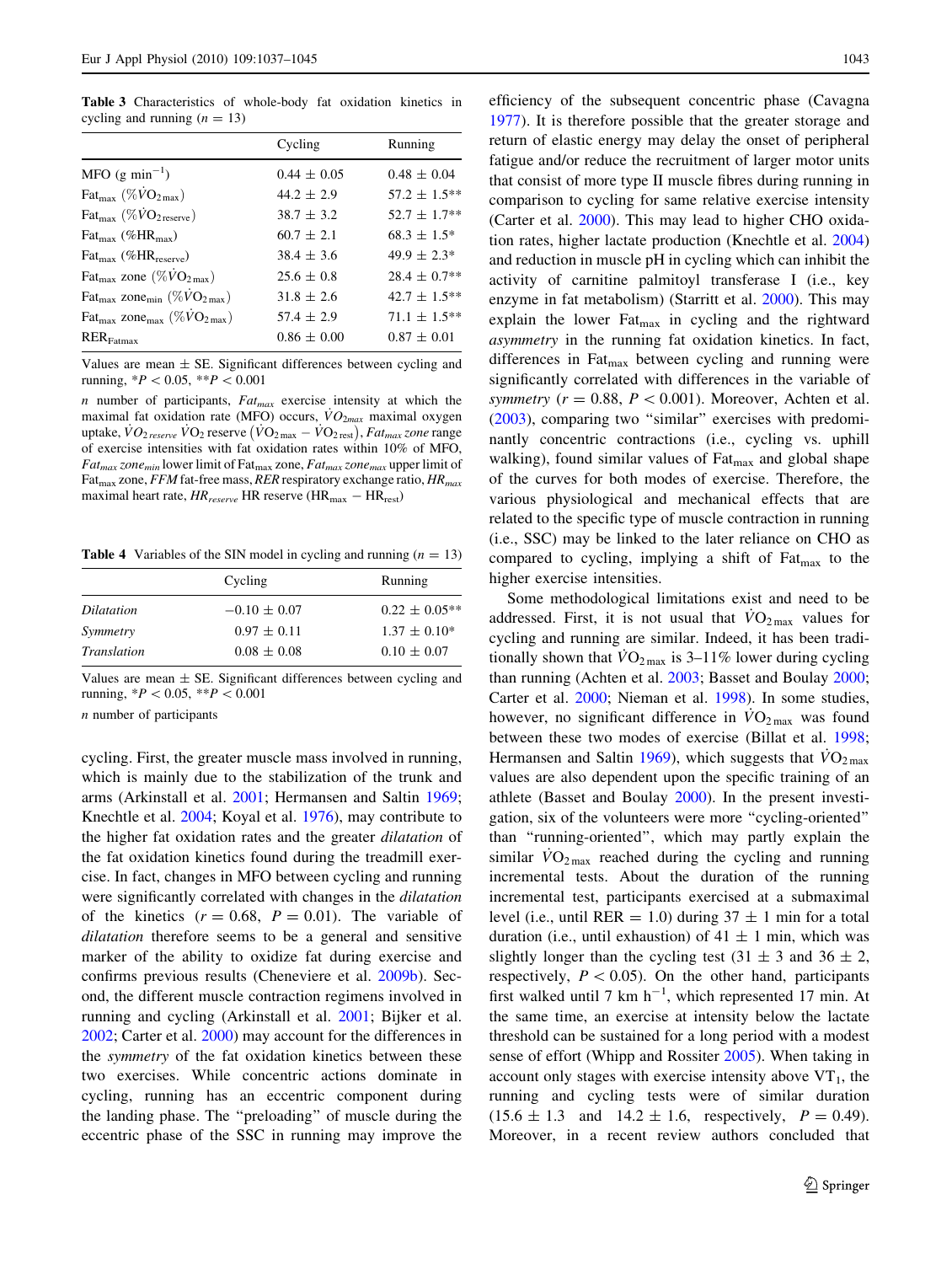<span id="page-7-0"></span>current evidence suggests that to elicit valid  $\dot{V}O_{2\text{ max}}$  values, running incremental tests should generally last between 5 and 26 min, in both trained and untrained individuals (Midgley et al. 2008). Finally, all participants met the maximal criteria. It could therefore be assumed that running  $\dot{V}O_{2\text{max}}$  was not underestimated and that study participants reached their  $\rm\dot{VO}_{2\,max}$ , implying the possibility to compare the two modes of exercise at similar exercise intensity. Furthermore, as the investigation of gender differences in fat oxidation kinetics was not within the objectives of the present study, neither the phase within the menstrual cycles nor the presence/absence of oral contraceptives were controlled for. However, there is no consensus about the modifications in substrate oxidation during exercise across the menstrual cycle (Horton et al. 2002; Zderic et al. [2001\)](#page-8-0). Moreover, as the experimental protocol was designed to determine the response of a mixed and heterogeneous group of moderately active individuals to two different modes of exercise (i.e., repeated measures statistical design), the small samples in both sexes were therefore not compared because of potential type II statistical errors.

In conclusion, this study shows that whole-body fat oxidation kinetics that were obtained during graded exercise tests and described with the three independent variables of the SIN model (i.e., dilatation, symmetry and translation) were significantly different between cycling and running. While the mean fat oxidation kinetics in cycling was a symmetric parabolic curve, the fat oxidation kinetics during running was characterized by a greater dilatation and a rightward *asymmetry*. The greater *dilatation* may be mainly related to the higher fat oxidation rates due to the larger muscle mass involved in running, while the rightward *asymmetry*, which reflects the higher values of  $F_{\text{at}}$  compared with cycling, may be induced by the specific type of muscle contraction. However, future studies should determine the exact mechanisms behind the differences in substrate oxidation between these two modes of exercise.

# References

- Achten J, Gleeson M, Jeukendrup AE (2002) Determination of the exercise intensity that elicits maximal fat oxidation. Med Sci Sports Exerc 34:92–97
- Achten J, Venables MC, Jeukendrup AE (2003) Fat oxidation rates are higher during running compared with cycling over a wide range of intensities. Metabolism 52:747–752
- Arkinstall MJ, Bruce CR, Nikolopoulos V, Garnham AP, Hawley JA (2001) Effect of carbohydrate ingestion on metabolism during running and cycling. J Appl Physiol 91:2125–2134
- Baecke JA, Burema J, Frijters JE (1982) A short questionnaire for the measurement of habitual physical activity in epidemiological studies. Am J Clin Nutr 36:936–942
- Basset FA, Boulay MR (2000) Specificity of treadmill and cycle ergometer tests in triathletes, runners and cyclists. Eur J Appl Physiol 81:214–221
- Beaver WL, Wasserman K, Whipp BJ (1986) A new method for detecting anaerobic threshold by gas exchange. J Appl Physiol 60:2020–2027
- Bergman BC, Brooks GA (1999) Respiratory gas-exchange ratios during graded exercise in fed and fasted trained and untrained men. J Appl Physiol 86:479–487
- Bergman BC, Butterfield GE, Wolfel EE, Casazza GA, Lopaschuk GD, Brooks GA (1999) Evaluation of exercise and training on muscle lipid metabolism. Am J Physiol 276:E106–E117
- Bijker KE, de Groot G, Hollander AP (2002) Differences in leg muscle activity during running and cycling in humans. Eur J Appl Physiol 87:556–561
- Billat VL, Richard R, Binsse VM, Koralsztein JP, Haouzi P (1998) The V(O2) slow component for severe exercise depends on type of exercise and is not correlated with time to fatigue. J Appl Physiol 85:2118–2124
- Carter J, Jeukendrup AE (2002) Validity and reliability of three commercially available breath-by-breath respiratory systems. Eur J Appl Physiol 86:435–441
- Carter H, Jones AM, Barstow TJ, Burnley M, Williams CA, Doust JH (2000) Oxygen uptake kinetics in treadmill running and cycle ergometry: a comparison. J Appl Physiol 89:899–907
- Carter SL, Rennie C, Tarnopolsky MA (2001) Substrate utilization during endurance exercise in men and women after endurance training. Am J Physiol Endocrinol Metab 280:E898–E907
- Cavagna GA (1977) Storage and utilization of elastic energy in skeletal muscle. Exerc Sport Sci Rev 5:89–129
- Cheneviere X, Borrani F, Ebenegger V, Gojanovic B, Malatesta D (2009a) Effect of a 1-hour single bout of moderate-intensity exercise on fat oxidation kinetics. Metabolism 58:1778–1786
- Cheneviere X, Malatesta D, Peters EM, Borrani F (2009b) A mathematical model to describe fat oxidation kinetics during graded exercise. Med Sci Sports Exerc 41:1615–1625
- Coyle EF, Jeukendrup AE, Oseto MC, Hodgkinson BJ, Zderic TW (2001) Low-fat diet alters intramuscular substrates and reduces lipolysis and fat oxidation during exercise. Am J Physiol Endocrinol Metab 280:E391–E398
- Durnin JV, Womersley J (1973) Total body fat, calculated from body density, and its relationship to skinfold thickness in 571 people aged 12–72 years. Proc Nutr Soc 32:45A
- Frayn KN (1983) Calculation of substrate oxidation rates in vivo from gaseous exchange. J Appl Physiol 55:628–634
- Hermansen L, Saltin B (1969) Oxygen uptake during maximal treadmill and bicycle exercise. J Appl Physiol 26:31–37
- Horton TJ, Pagliassotti MJ, Hobbs K, Hill JO (1998) Fuel metabolism in men and women during and after long-duration exercise. J Appl Physiol 85:1823–1832
- Horton TJ, Miller EK, Glueck D, Tench K (2002) No effect of menstrual cycle phase on glucose kinetics and fuel oxidation during moderate-intensity exercise. Am J Physiol Endocrinol Metab 282:E752–E762
- Knechtle B, Muller G, Willmann F, Kotteck K, Eser P, Knecht H (2004) Fat oxidation in men and women endurance athletes in running and cycling. Int J Sports Med 25:38–44
- Koyal SN, Whipp BJ, Huntsman D, Bray GA, Wasserman K (1976) Ventilatory responses to the metabolic acidosis of treadmill and cycle ergometry. J Appl Physiol 40:864–867
- Midgley AW, Bentley DJ, Luttikholt H, McNaughton LR, Millet GP (2008) Challenging a dogma of exercise physiology: does an incremental exercise test for valid VO2max determination really need to last between 8 and 12 minutes? Sports Med 38:441–447
- Nieman DC, Nehlsen-Cannarella SL, Fagoaga OR, Henson DA, Utter A, Davis JM, Williams F, Butterworth DE (1998) Effects of